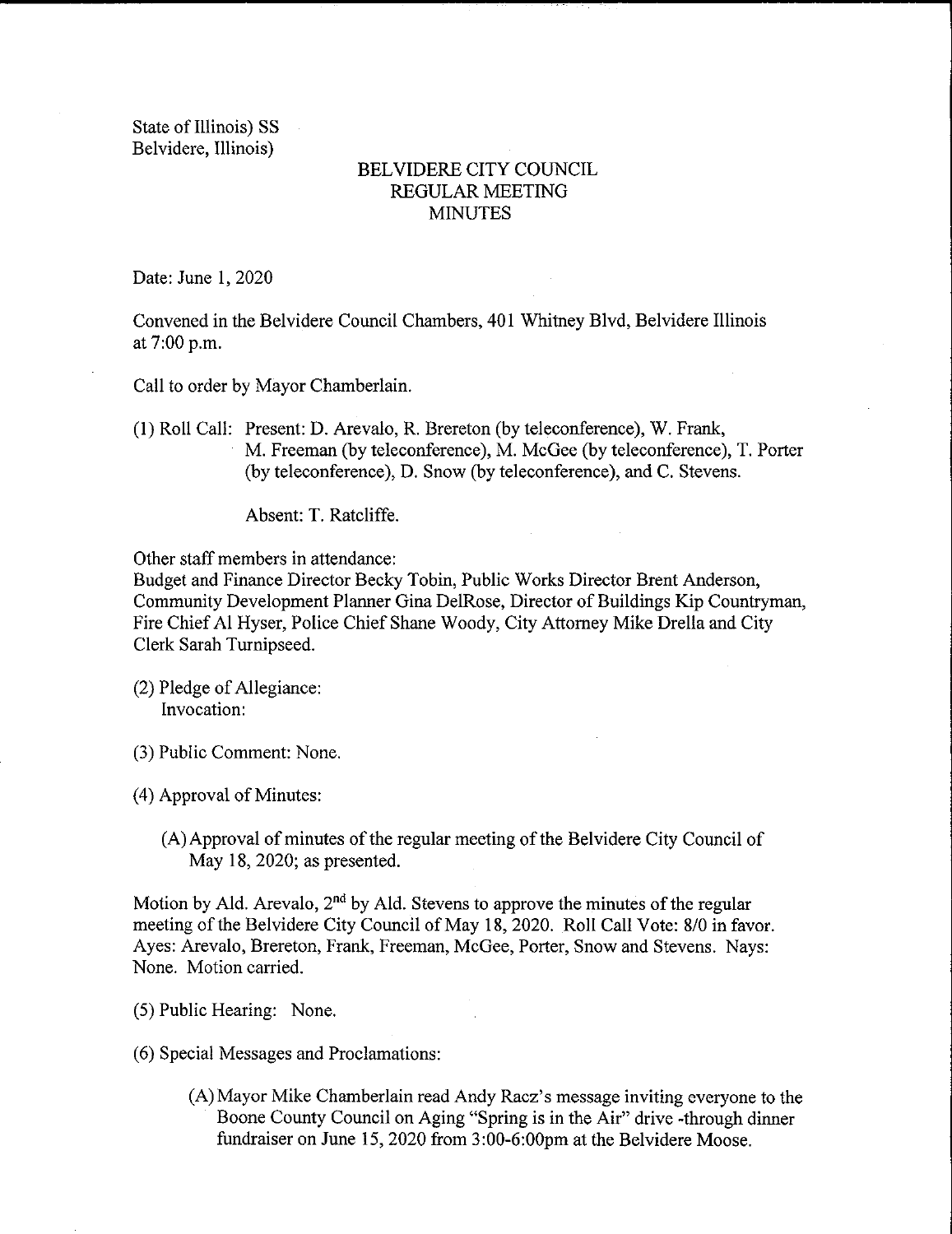Belvidere City Council June 1, 2020

- B) Police Chief Shane Woody addressed concerns regarding protests and riots and based on information gathered from social media has decided to shut down the off ramp of I-90 to Belvidere.
- 7) Approval of Expenditures: None.
- 8) Committee Reports and Minutes of City Officers:
	- A) Minutes of Committee of the Whole— Public Safety and Finance and Personnel of May 26, 2020.

Motion by Ald. Stevens, 2<sup>nd</sup> by Ald. Arevalo to approve the minutes of Committee of the Whole – Public Safety and Finance and Personnel of May 26, 2020. Roll Call Vote: 8/0 in favor. Ayes: Brereton, Frank, Freeman, McGee, Porter, Snow, Stevens and Arevalo. Nays: None. Motion carried.

9) Unfinished Business:

(A) Ord.  $\#492H - 2^{nd}$  Reading: An Ordinance Authorizing the Sale of a Municipal Parking Lot. (Former Manley lot)

Motion by Ald. Arevalo,  $2<sup>nd</sup>$  by Ald. Stevens to approve Ordinance #492H. Discussion took place.

Motion by Ald. Brereton, 2<sup>nd</sup> by Ald. Stevens to table Ordinance #492H. Roll Call Vote: 8/0 in favor. Ayes: Frank, Freeman, McGee, Porter, Snow, Stevens, Arevalo and Brereton. Nays: None. Motion to table carried.

 $(B)$  Ord. #493H – 2<sup>nd</sup> Reading: An Ordinance Temporarily Abating a Portion of the Fees Imposed Pursuant to Section 14-454 of the City of Belvidere Municipal Code.

Motion by Ald. Frank,  $2<sup>nd</sup>$  by Ald. Stevens to approve Ordinance #493H. Discussion took place. Roll Call Vote: 8/0 in favor. Ayes: Freeman, McGee, Porter, Snow, Stevens, Arevalo, Brereton and Frank. Nays: None. Motion carried.

(C) Ord. #494H –  $2<sup>nd</sup>$  Reading: An Ordinance Granting a Special Use to Allow a Daycare Center (3+ Children) Within the GB, General Business District (435 Southtowne Drive).

Motion by Ald. Frank and 2<sup>nd</sup> by Ald. Stevens to approve Ordinance #494H. Roll Call Vote: 8/0 in favor. Ayes: McGee, Porter, Snow, Stevens, Arevalo, Brereton, Frank and Freeman. Nays: None. Motion carried.

(D) Appointment of Matthew Fleury for Ward #4 Alderman. Tabled May 18, 2020.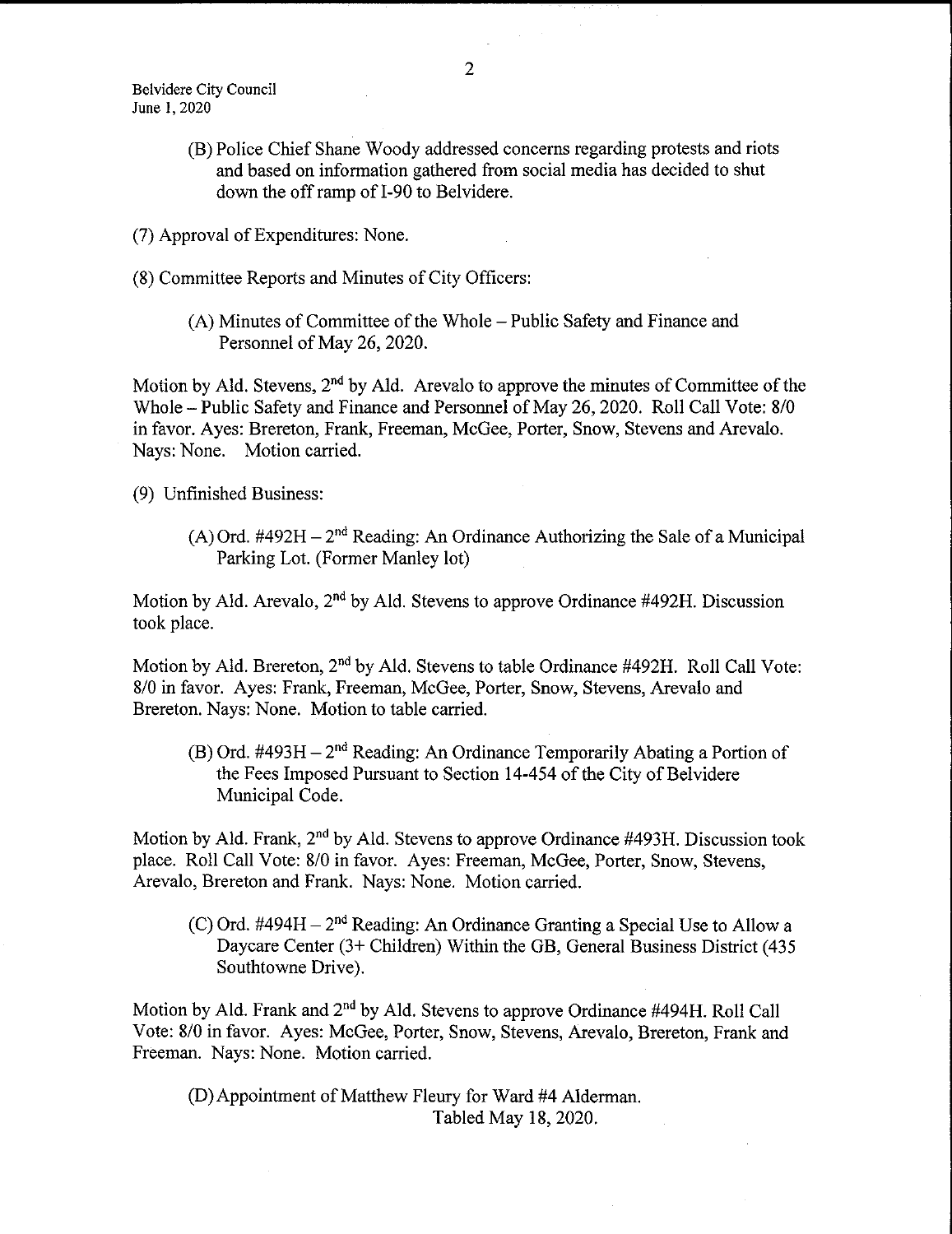Belvidere City Council June 1, 2020

Motion by Ald. Frank and  $2<sup>nd</sup>$  by Ald. Arevalo to remove the Appointment of Matthew Fleury for Ward #4 Alderman from the table. Roll Call Vote: 7/0 in favor. Ayes: Porter, Snow, Stevens, Arevalo, Frank, Freeman and McGee. Nays: Brereton. Motion carried.

Motion to appoint Matthew Fleury for Ward #4 Alderman. Roll Call Vote: 8/0 in favor. Ayes: Snow, Stevens, Arevalo, Brereton, Frank, Freeman, McGee and Porter. Nays: None. Motion carried.

Swearing in of Matthew Fleury to Ward #4 Alderman.

10) New Business:

(A) Ord.#495H  $-1<sup>st</sup>$  Reading: An Ordinance revising Ordinance #446H, the 2019-2020 Budget Ordinance for the City of Belvidere, Illinois.

Let the record show Ord. #495H placed on file for first reading,

B) Ord. #496H- 1st Reading: An Ordinance Providing for Temporary Relief from the Full Requirements of Section  $98-12(a)(3)$  of the City of Belvidere Municipal Code for Fiscal Year 2021 (5/1/2020-4/30/2021).

Let the record show Ordinance #496H placed on file for first reading.

 $(C)$  Motion to waive the 2-week layover requirement of Section 2-87 $(g)$  of the City of Belvidere Municipal Code with respect to Ordinance #496H - An Ordinance Providing for Temporary Relief from the Full Requirements of Section  $98 - 12(a)(3)$  of the City of Belvidere Municipal Code for Fiscal Year 2021 (5/1/2020-4/30/2021).

Motion by Ald. Arevalo,  $2<sup>nd</sup>$  by Ald. Fleury to approve waiving the 2-week layover requirement of Section  $2-87(g)$  of the City of Belvidere Municipal Code with respect to Ordinance #496H. Roll Call Vote: 9/0 in favor. Ayes: Stevens, Fleury, Arevalo, Brereton, Frank, Freeman, McGee, Porter and Snow. Nays: None. Motion carried.

(D) Ord. #496H-  $2<sup>nd</sup>$  Reading: An Ordinance Providing for Temporary Relief from the Full Requirements of Section  $98-12(a)(3)$  of the City of Belvidere Municipal Code for Fiscal Year 2021 (5/1/2020-4/30/2021).

Motion by Ald. Arevalo,  $2<sup>nd</sup>$  by Ald. Frank to pass Ordinance #496H. Discussion took place. Roll Call Vote: 9/0 in favor. Ayes: Fleury, Arevalo, Brereton, Frank, Freeman, McGee, Porter, Snow and Stevens. Nays: None. Motion carried.

(E) Ord.  $\#497H - 1$ <sup>st</sup> Reading: An Amendment to Section 14-454 of the City of Belvidere Municipal Code.

Let the record show Ord. #497H placed on file for first reading.